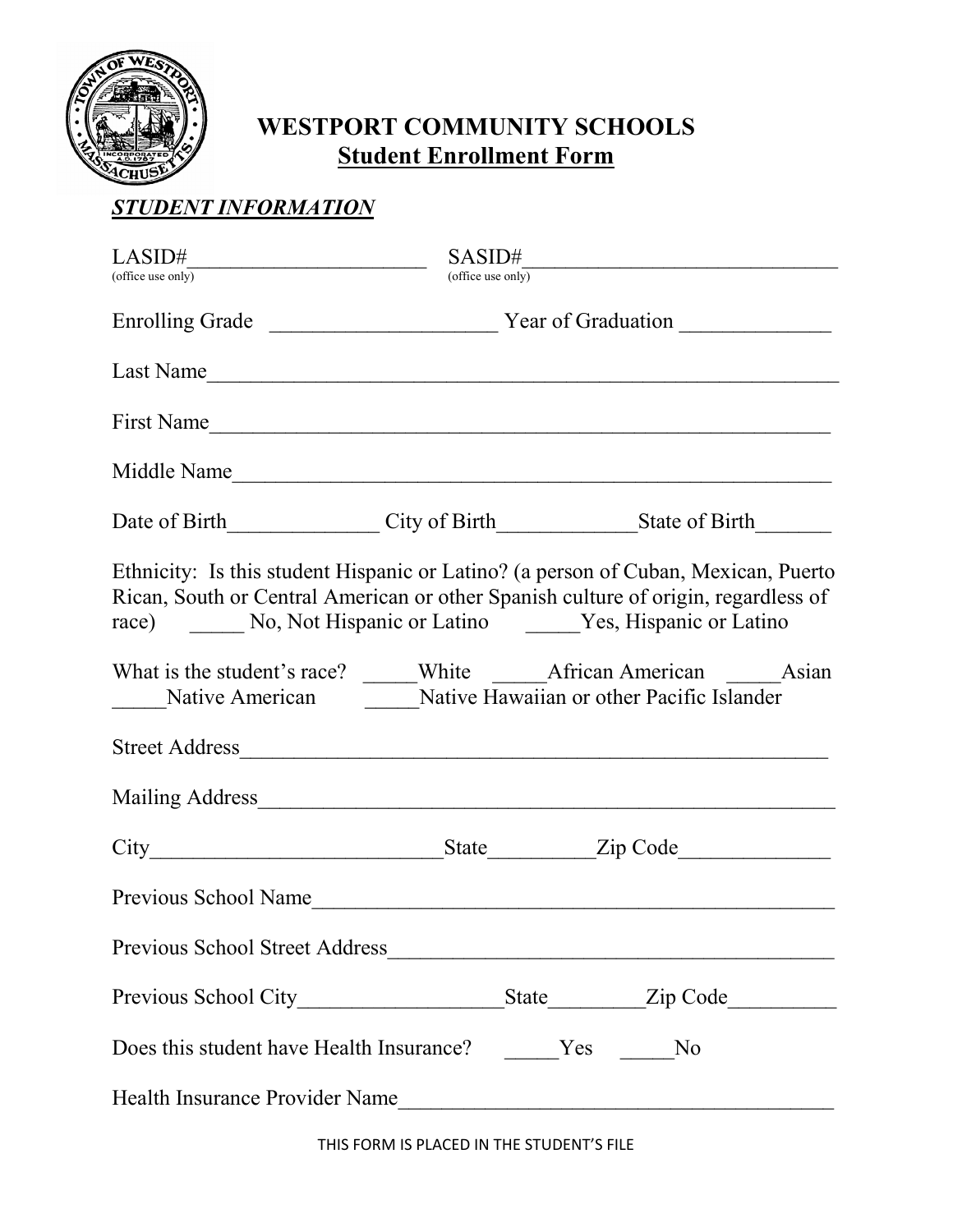## *PARENT OR LEGAL GUARDIAN INFORMATION*

| CUSTODY O YES O NO Relationship to Student                                   |      |                         |
|------------------------------------------------------------------------------|------|-------------------------|
| <b>Can Release Student To O YES</b>                                          | O NO |                         |
|                                                                              |      |                         |
| Street Address                                                               |      |                         |
|                                                                              |      |                         |
|                                                                              |      |                         |
| Home Phone Number<br>Cell Phone Number<br>Work Phone Number<br>Email Address |      |                         |
| PARENT OR LEGAL GUARDIAN INFORMATION<br>CUSTODY OYES ONO                     |      | Relationship to Student |
| <b>Can Release Student To O YES</b>                                          | O NO |                         |
|                                                                              |      |                         |
| <b>Street Address</b>                                                        |      |                         |
|                                                                              |      |                         |
|                                                                              |      |                         |
| Home Phone Number<br>Cell Phone Number<br>Work Phone Number                  |      |                         |
| Email Address                                                                |      |                         |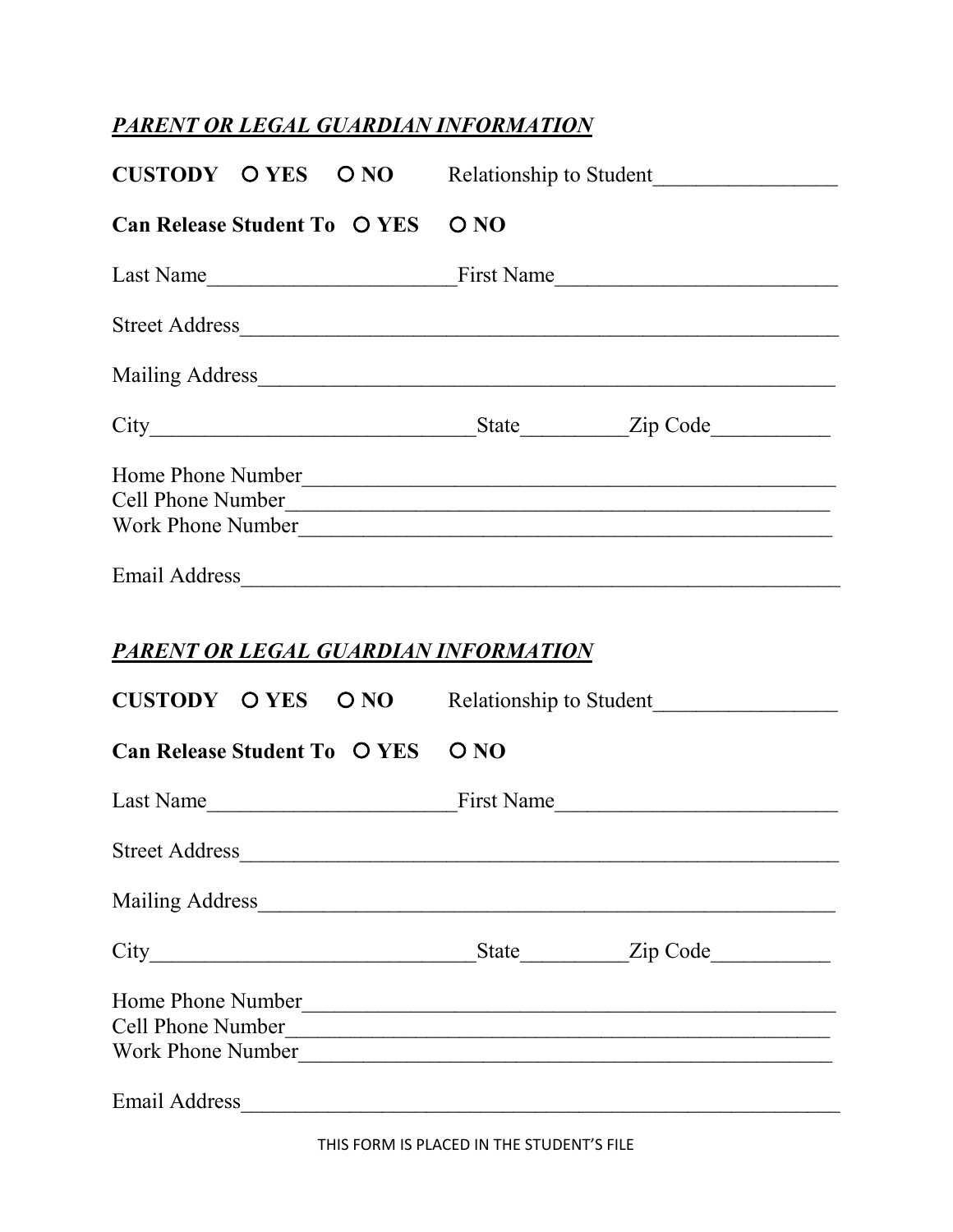## *EMERGENCY CONTACTS: In the event of an emergency, Westport Community Schools will always contact the custodial parent(s)/guardian(s) first. Please list below, in rank order, contacts other than the custodial parents/ guardians to whom the student may be released to.*

|                                     | (1) Last Name First Name First Name |                |  |
|-------------------------------------|-------------------------------------|----------------|--|
|                                     |                                     |                |  |
| Street Address                      |                                     |                |  |
|                                     |                                     |                |  |
| Home Phone Number                   |                                     |                |  |
| Cell Phone Number                   |                                     |                |  |
|                                     |                                     |                |  |
| $(2)$ Last Name                     |                                     |                |  |
|                                     |                                     |                |  |
| Street Address                      |                                     |                |  |
|                                     |                                     |                |  |
| Home Phone Number                   |                                     |                |  |
| Cell Phone Number                   |                                     |                |  |
| Work Phone Number                   |                                     |                |  |
| (3) Last Name First Name First Name |                                     |                |  |
|                                     |                                     |                |  |
| Street Address                      |                                     |                |  |
|                                     |                                     | State Zip Code |  |
| Home Phone Number                   |                                     |                |  |
| <b>Cell Phone Number</b>            |                                     |                |  |
| Work Phone Number                   |                                     |                |  |

THIS FORM IS PLACED IN THE STUDENT'S FILE